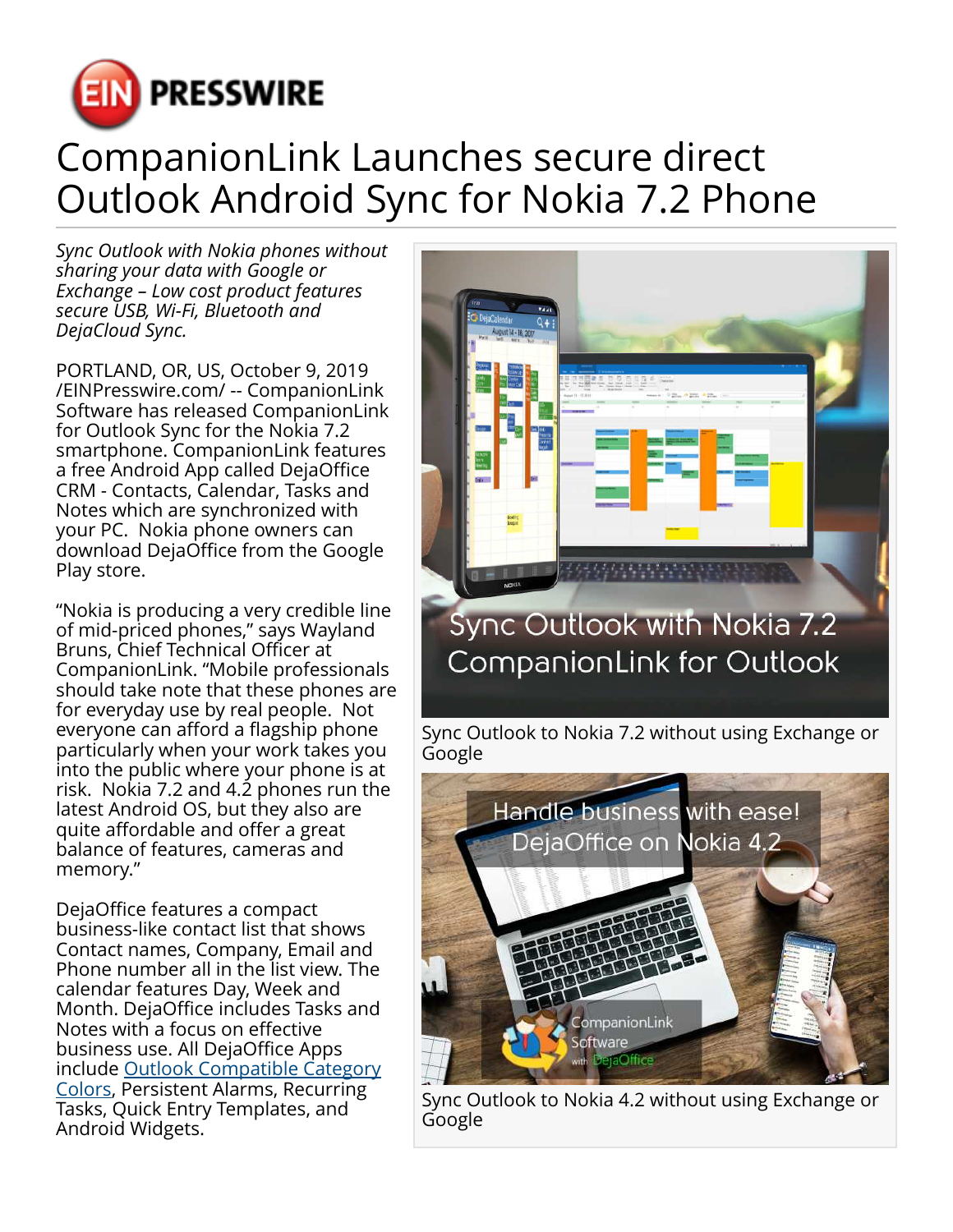CompanionLink® provides <u>[Android](https://www.companionlink.com/android/outlook/)</u> [Outlook Sync](https://www.companionlink.com/android/outlook/) using a proprietary sync system that is not dependent on Google Sync Microsoft Exchange. CompanionLink fully supports all Outlook fields including Category Colors, Tasks, Notes, Journal, Attachments, and Pictures. With CompanionLink you can use USB, Wi-Fi, Bluetooth and DejaCloud sync. DejaCloud is a subscription service which provides instant real-time sync to multiple PC's and phones. Just enter a new Contact or Calendar item, and you will see it on your desktop, laptop and tablet within seconds, without needing to pay Microsoft or an Exchange host for sync service.

DejaOffice CRM for Android is free and can be downloaded from the Google Play store.

CompanionLink for Outlook is \$49.95 and one license can be used for either PC or Mac.

CompanionLink is one of the rare software vendors that answers the phone and helps you install and use the software. Premium support options are available including a service to set up your synchronization and handle any issues you need with PC sync to your phone. For more information, visit [https://www.companionlink.com/nokia](https://www.companionlink.com/nokia/outlook/)

[/outlook/](https://www.companionlink.com/nokia/outlook/).

CompanionLink has published a guide on how to use Outlook without paying a subscription charge. You can find the guide here:

[https://www.companionlink.com/supp](https://www.companionlink.com/support/kb/How_to_Use_Outlook_without_Subscription) ort/kb/How to Use Outlook without S [ubscription](https://www.companionlink.com/support/kb/How_to_Use_Outlook_without_Subscription)

About CompanionLink Software

CompanionLink® Software, Inc. is a pioneering developer of data synchronization solutions for mobile phones and CRM software. They also develop DejaOffice® CRM which runs

Companionl **Sync Outlook with Android** without using Google or Exchange

CompanionLink and DejaOffice synchronizes Outlook Color Categories to Android and iPhone



DejaOffice CRM for Android with Outlook Sync using CompanionLink

on Android™, iPhone®, iPad®, and Windows based PCs. Since 1987, CompanionLink has helped mobilize information across devices, computers, applications, and web-based services. For more